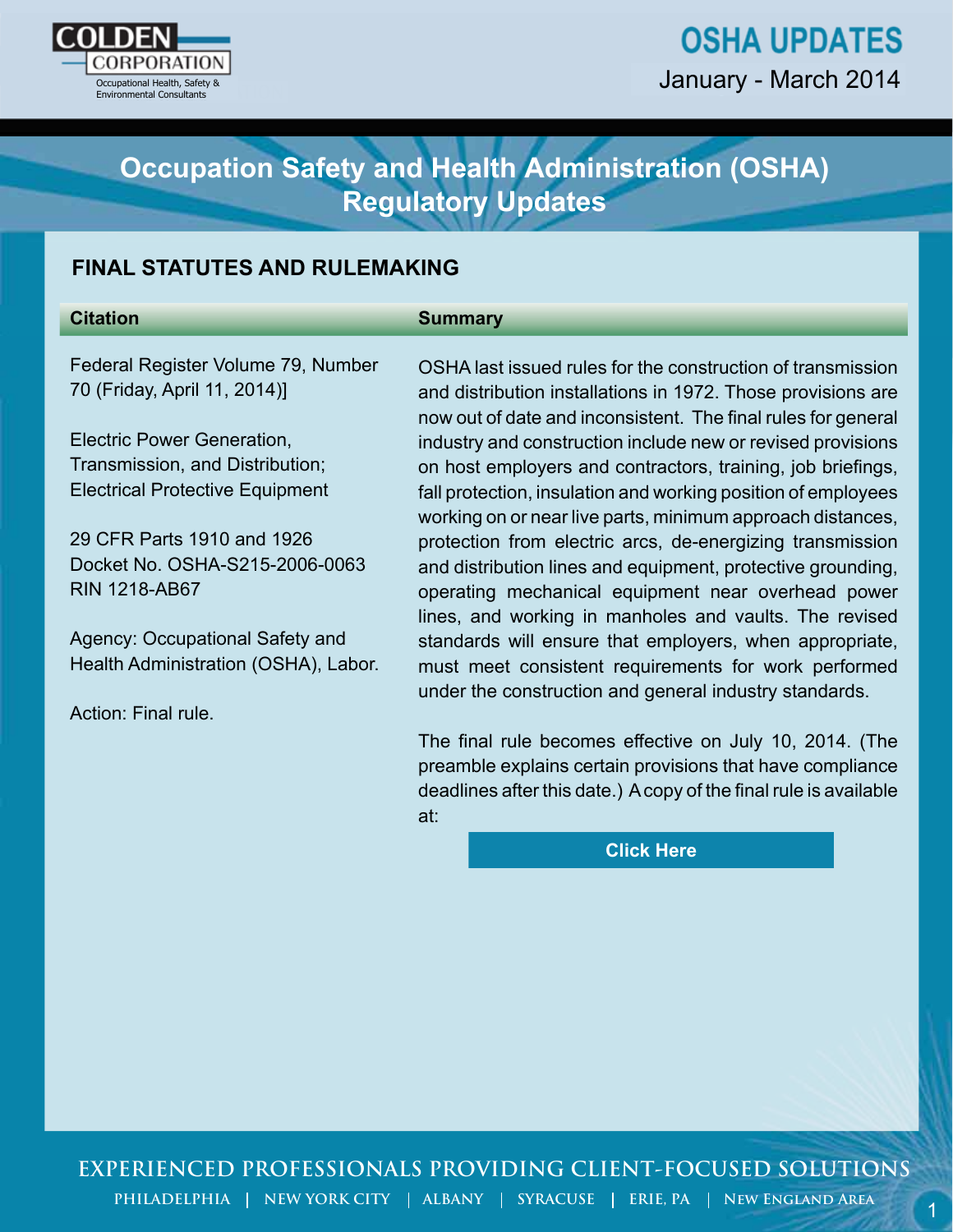

# **OSHA UPDATES**

January - March 2014

# **Letters of Interpretation**

OSHA has issued the following letters of interpretation since our last regulatory summary update.

 Temporary Enforcement Policy for Proximity Alarm and Insulating Link Use with Cranes and Derricks in Construction [1926.1401; 1926.1407; 1926.1408; 1926.1409; 1926.1410].

Clarification regarding impalement hazards on construction worksites [1926.701(b); 1926.25(a)].

#### **[Click Here](https://www.osha.gov/pls/oshaweb/owadisp.show_document?p_table=INTERPRETATIONS&p_id=28880)**

 Regarding the determination of whether an employee may be considered a "qualified rigger" [1926.1401] **[Click Here](https://www.osha.gov/pls/oshaweb/owadisp.show_document?p_table=INTERPRETATIONS&p_id=28880)**<br>In regarding<br>Click Here<br>the detern<br>1]<br>Click Here

 OSHA's Amended Hazard Communication Standard (HCS 2012) regarding Petroleum Streams [1910.1200]

### **[Click Here](https://www.osha.gov/pls/oshaweb/owadisp.show_document?p_table=INTERPRETATIONS&p_id=28943)**

 Application of OSHA's Amended Hazard Communication Standard (HCS 2012) to Combustible Dust (1910.1200)] [1910.1200]

#### **[Click Here](https://www.osha.gov/pls/oshaweb/owadisp.show_document?p_table=INTERPRETATIONS&p_id=28949)**

 OSHA's Amended Hazard Communication Standard (HCS 2012) about Hazards Not Otherwise Classified [1910.1200]

**[Click Here](https://www.osha.gov/pls/oshaweb/owadisp.show_document?p_table=INTERPRETATIONS&p_id=28949)**

 OSHA's Amended Hazard Communication Standard (HCS 2012) about classification criteria for Single Target Organ Toxicity [1910.1200]

#### **[Click Here](https://www.osha.gov/pls/oshaweb/owadisp.show_document?p_table=INTERPRETATIONS&p_id=28940)**

**EXPERIENCED PROFESSIONALS PROVIDING CLIENT-FOCUSED SOLUTIONS** PHILADELPHIA | NEW YORK CITY | ALBANY | SYRACUSE | ERIE, PA | NEW ENGLAND AREA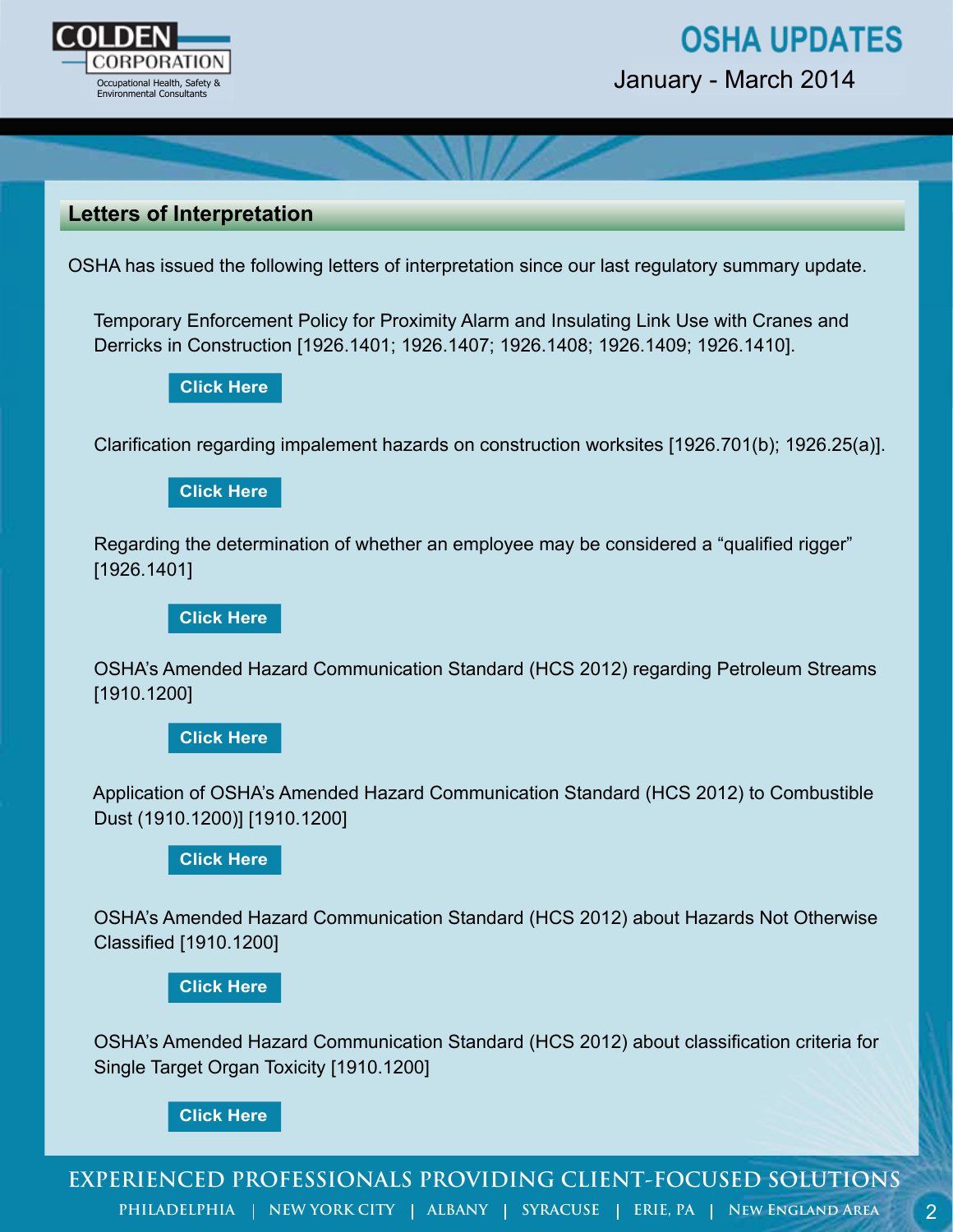

3



January - March 2014

### **Letters of Interpretation**

Clarification of Multiple Business Establishments and Covered Employees [1904.30]

**[Click Here](https://www.osha.gov/pls/oshaweb/owadisp.show_document?p_table=INTERPRETATIONS&p_id=28961)**

Clarification of a pre-existing injury or illness and recordable events [1904.5; 1904.7]

**[Click Here](https://www.osha.gov/pls/oshaweb/owadisp.show_document?p_table=INTERPRETATIONS&p_id=28958)**

### **Other Recent Developments**

#### **Notice of proposed rulemaking on occupational exposure to crystalline silica**

OSHA began holding public hearings in March 2014 for the notice of proposed rulemaking on occupational exposure to crystalline silica. OSHA's proposed rule seeks to lower worker exposure to crystalline silica, which causes silicosis, an incurable lung disease. Leading scientific organizations, including the American Cancer Society, have also confirmed the causal relationship between silica and lung cancer. The proposal is based on extensive review of scientific and technical evidence, consideration of current industry consensus standards and consultation with stakeholders. Published in the Federal Register on Sept. 12, 2013, OSHA's Notice of Proposed Rulemaking on Occupational Exposure to Crystalline Silica aims to update the inconsistent and outdated permissible exposure limits for crystalline silica in general industry, construction and shipyards, as well as to establish other provisions to better protect workers.

Additional information on the proposed rule, including five fact sheets, is available at:

**[Click Here](http://www.osha.gov/silica/)**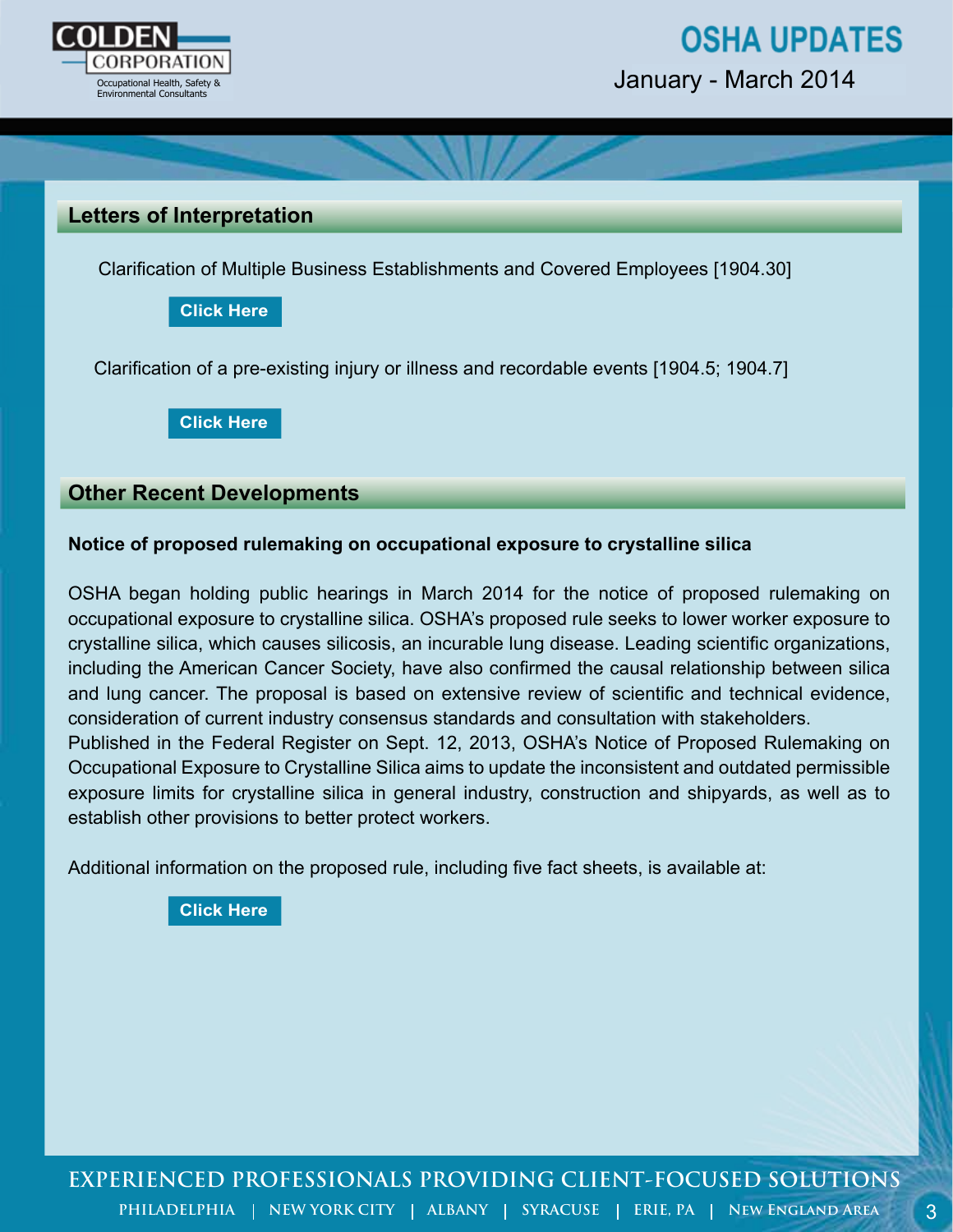

# **Other Recent Developments**

**Proposed rule to improve workplace safety and health through improved tracking of workplace injuries and illnesses**

On Nov. 7, 2013 OSHA issued a proposed rule to improve workplace safety and health through improved tracking of workplace injuries and illnesses. Improve Tracking of Workplace Injuries and Illnesses; 29 CFR Parts 1904 and 1952 Federal Register Volume 78, November 8, 2013 – 78 FR 67254. OSHA announced that the comment period on the proposed rule to improve workplace safety and health through improved tracking of workplace injuries and illnesses will close on March 10, 2014. The proposed rule would amend OSHA's recordkeeping regulations to add requirements for the electronic submission of injury and illness information that employers are already required to keep.

### **New OSHA Training Materials**

*Hazard Communication*: Small Entity Compliance Guide for Employers That Use Hazardous Chemicals.

**(OSHA 3695 – 2014)** 

**[Click Here](https://www.osha.gov/Publications/OSHA3695.pdf)**

*Hazard Communication*: Steps to an Effective Hazard Communication Program for Employers That Use Hazardous Chemicals Fact Sheet.

**(OSHA FS-3696 - 2014)**

#### **[Click Here](https://www.osha.gov/Publications/OSHA3696.pdf)**

*Isocyanates*: Do You Have Work-Related Asthma? A Guide for You and Your Doctor Fact Sheet. **(OSHA FS-3707 – 2014)**

**[Click Here](https://www.osha.gov/Publications/OSHA3707.pdf)**

*Asbestos*: Fact Sheet. **(OSHA FS 3507 - 2014)**

**[Click Here](https://www.osha.gov/Publications/OSHA3507.pdf)**

**PHILADELPHIA | NEW YORK CITY | ALBANY | SYRACUSE | ERIE, PA | NEW ENGLAND AREA**